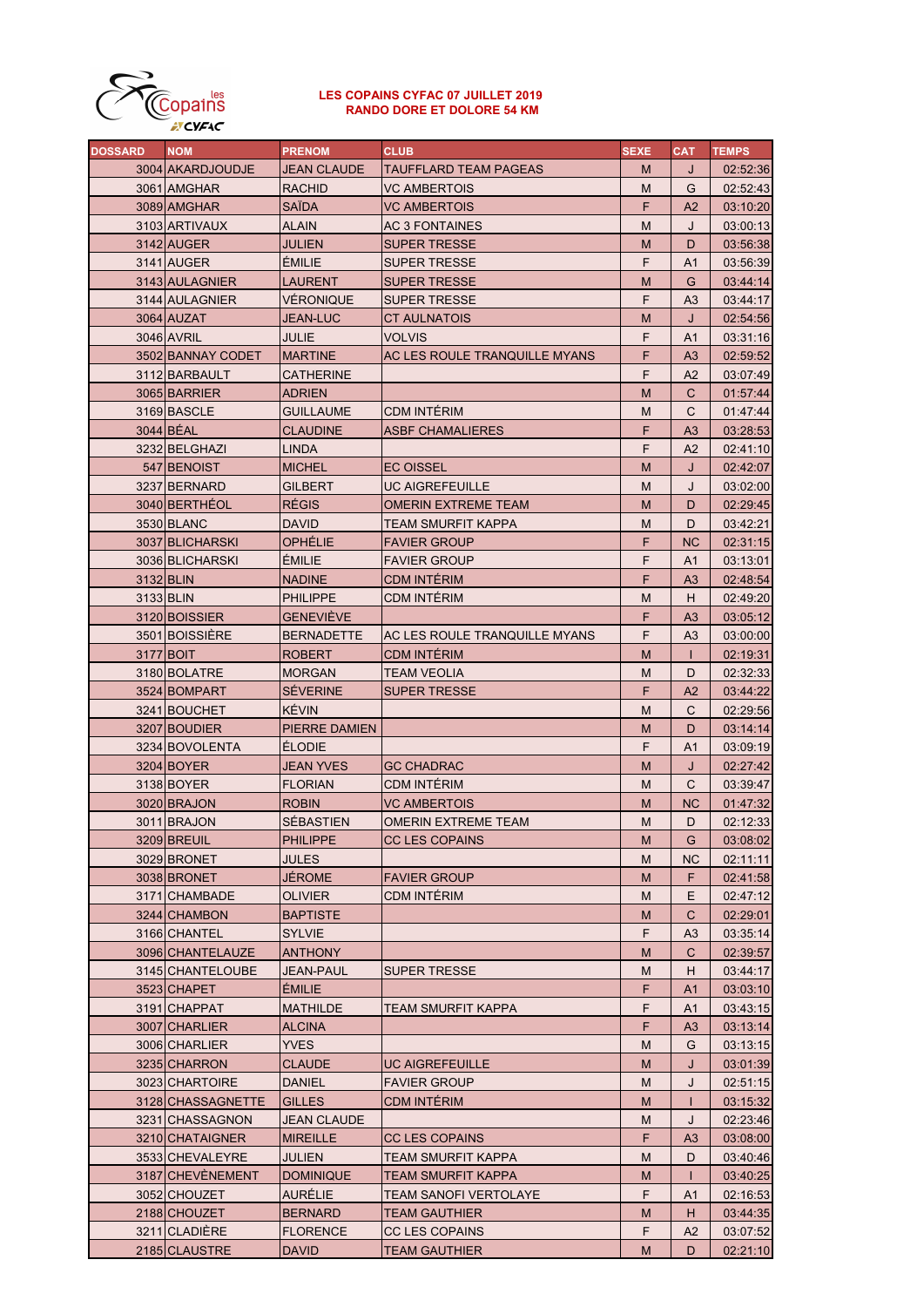

## LES COPAINS CYFAC 07 JUILLET 2019 RANDO DORE ET DOLORE 54 KM

| <b>DOSSARD</b> | <b>NOM</b>                | <b>PRENOM</b>     | <b>CLUB</b>                    | <b>SEXE</b> | <b>CAT</b>     | <b>TEMPS</b> |
|----------------|---------------------------|-------------------|--------------------------------|-------------|----------------|--------------|
|                | 3002 CLEAUD               | <b>LAURENCE</b>   |                                | F           | A2             | 02:39:31     |
|                | 3146 CLÉMENT              | <b>EMMANUELLE</b> | <b>SUPER TRESSE</b>            | F           | A1             | 03:44:18     |
|                | 3077 COMMUNAL             | <b>SANDRINE</b>   | SOCIÉTÉ FROMAGÈRE DU LIVRADOIS | F           | A1             | 02:36:03     |
|                | 2360 COMPTE               | <b>ANTOINE</b>    | <b>SUPER TRESSE</b>            | M           | C              | 03:48:57     |
|                | 3110 COSTE                | ÉLIE              |                                | M           | C              | 02:56:28     |
|                | 3071 COUDOUR              | <b>FRANÇOIS</b>   | <b>VOLVIS</b>                  | M           | F              | 03:30:22     |
|                | 3043 COURTIAL             | <b>ROMAIN</b>     | TEAM SANOFI VERTOLAYE          | М           | C              | 02:40:30     |
|                | 3042 COURTIAL             | <b>DANIEL</b>     | TEAM SANOFI VERTOLAYE          | M           | G              | 02:40:30     |
|                | 3140 CUINET               | CÉLINE            |                                | F           | A2             | 02:10:51     |
|                | 3081 CUSSONNET            |                   |                                |             | F              |              |
|                |                           | OLIVIER           | <b>UNIFRAX</b>                 | M           |                | 02:32:22     |
|                | 3055 DAGANI               | <b>DAVID</b>      | TEAM GAUTHIER                  | М           | F              | 03:14:41     |
|                | 3516 DAILLOUX             | <b>CÉLINE</b>     | TEAM GAUTHIER                  | F           | A <sub>1</sub> | 03:31:45     |
|                | 3098 DAMEY                | <b>CAROLE</b>     |                                | F           | A <sub>2</sub> | 03:24:56     |
|                | 354 DAMIENS               | <b>LUDIVINE</b>   | <b>CYFAC INTERNATIONAL</b>     | F           | A1             | 02:39:06     |
|                | 353 DAMIENS               | <b>MICKAËL</b>    | CYFAC INTERNATIONAL            | М           | D              | 02:39:06     |
|                | 3114 DANCA                | <b>IULIANA</b>    |                                | F           | A1             | 03:03:09     |
|                | 3194 DANNEROLLE           | <b>MICHEL</b>     | TEAM SMURFIT KAPPA             | М           | $\mathsf{I}$   | 03:39:17     |
|                | 3069 DAUPHIN              | <b>PASCAL</b>     |                                | M           | н              | 02:54:16     |
|                | 3221 DE LEMPS             | ARNAUD            |                                | М           | D              | 02:44:23     |
|                | 3101 DE LEMPS             | JACQUES           |                                | M           |                | 02:44:23     |
|                | 3537 DÉBITON              | <b>THIERRY</b>    |                                | М           | н              | 03:30:20     |
|                | 3147 DELACOUR             | <b>DELPHINE</b>   | <b>SUPER TRESSE</b>            | F           | A2             | 03:44:15     |
|                | 3532 DELAGUILHAUMIE CYRIL |                   | TEAM SMURFIT KAPPA             | М           | C              | 03:41:59     |
|                | 3217 DELAVEST             | <b>SOPHIE</b>     |                                | F           | A1             | 03:29:40     |
|                | 3218 DELAVEST             | <b>MARC</b>       |                                | М           | н              | 03:29:41     |
|                | 3012 DELORME              | <b>NICOLAS</b>    | OMERIN EXTREME TEAM            | M           | D              | 03:16:18     |
|                | 3515 DELORME              | <b>SANDRINE</b>   | TEAM GAUTHIER                  | F           | A2             | 03:31:46     |
|                |                           |                   |                                |             |                |              |
|                | 3148 DELORME              | <b>EMMANUELLE</b> | <b>SUPER TRESSE</b>            | F           | A2             | 03:44:17     |
|                | 3066 DELUZARCHE           | <b>MICHEL</b>     |                                | М           | J              | 02:48:02     |
|                | 860 DENEVE                | <b>PHILIPPE</b>   | <b>CDM INTÉRIM</b>             | M           | G              | 02:36:21     |
|                | 3003 DEROCHE              | <b>EMMANUELLE</b> |                                | F           | A <sub>3</sub> | 03:28:50     |
|                | 3118 DEROCHE              | FRÉDÉRIC          |                                | M           | H              | 03:28:50     |
|                | 3021 DESCHAMPS            | <b>PAULE</b>      | AC BOUSSAC                     | F           | A3             | 03:53:51     |
|                | 3202 DIDIER               | <b>SERGE</b>      |                                | M           | J              | 04:09:19     |
|                | 3091 DOMON                | GÉRARD            | CT AULNATOIS                   | M           | J              | 02:55:08     |
|                | 3129 DOUARRE              | <b>OLIVIER</b>    | <b>CDM INTÉRIM</b>             | M           | G              | 02:31:08     |
|                | 3201 DUDYSK               | <b>ALEXANDRE</b>  | SOCIÉTÉ FROMAGÈRE DU LIVRADOIS | M           | D              | 02:16:48     |
|                | 3535 DUGAY                | THIERRY           |                                | М           | н              | 03:13:27     |
|                | 3150 DUPIC                | LÉA               | <b>SUPER TRESSE</b>            | F           | A1             | 03:11:58     |
|                | 3084 DURAND               | <b>ELISE</b>      |                                | F           | A <sub>2</sub> | 03:14:12     |
|                | 3219 DUROURE              | <b>BAPTISTE</b>   | <b>UNIFRAX</b>                 | М           | C              | 03:40:50     |
|                | 3117 DUSSAUZE             | <b>FLORIAN</b>    |                                | M           | C              | 02:44:32     |
|                | 3074 EL MÉLOUANI          | <b>YACINE</b>     | SOCIÉTÉ FROMAGÉRE DU LIVRADOIS | М           | C              | 03:32:37     |
|                | 3078 EYMERE               | <b>PATRICE</b>    |                                | М           | н              | 02:42:25     |
|                | 2448 FABIEN               | JOËL              | <b>UC AIGREFEUILLE</b>         | М           | J              | 02:32:37     |
|                | 3057 FARDEY               | <b>CHRISTINE</b>  | TEAM GAUTHIER                  | F           | A <sub>3</sub> | 03:00:19     |
|                | 3188 FAURE                | <b>DAMIEN</b>     | TEAM SMURFIT KAPPA             | М           | C              | 02:18:10     |
|                | 3505 FAVIER               | <b>MARIE</b>      | <b>FAVIER GROUP</b>            | F           | A1             | 02:39:45     |
|                | 3506 FAVIER               | <b>MICHEL</b>     | <b>FAVIER GROUP</b>            | М           | J              | 02:51:20     |
|                |                           |                   |                                |             |                |              |
|                | 3216 FAYE                 | <b>BENJAMIN</b>   |                                | M           | C              | 02:30:13     |
|                | 3531 FERRAND              | <b>KÉVIN</b>      | TEAM SMURFIT KAPPA             | М           | C              | 03:40:57     |
|                | 3151 FERREOL              | <b>PHILIPPE</b>   | <b>SUPER TRESSE</b>            | M           | н              | 03:56:38     |
|                | 3183 FIGARI               | <b>FRÉDÉRIC</b>   | TEAM VEOLIA                    | М           | G              | 03:07:22     |
|                | 3152 FILLIAT              | ANNIE             | <b>SUPER TRESSE</b>            | F           | A <sub>1</sub> | 03:44:27     |
|                | 3051 FORCE                | <b>FLAVIEN</b>    |                                | М           | D              | 02:26:31     |
|                | 3153 FORESTIER            | JÉRÉMY            | <b>SUPER TRESSE</b>            | M           | C              | 03:44:13     |
|                | 3080 FOUILHOUX            | THOMAS            | UNIFRAX                        | М           | D              | 02:32:19     |
|                | 3510 FOURNET              | <b>NADINE</b>     |                                | F           | A <sub>2</sub> | 03:39:27     |
|                | 3529 FOURNIER             | LAURENT           | TEAM SMURFIT KAPPA             | М           | C              | 03:40:47     |